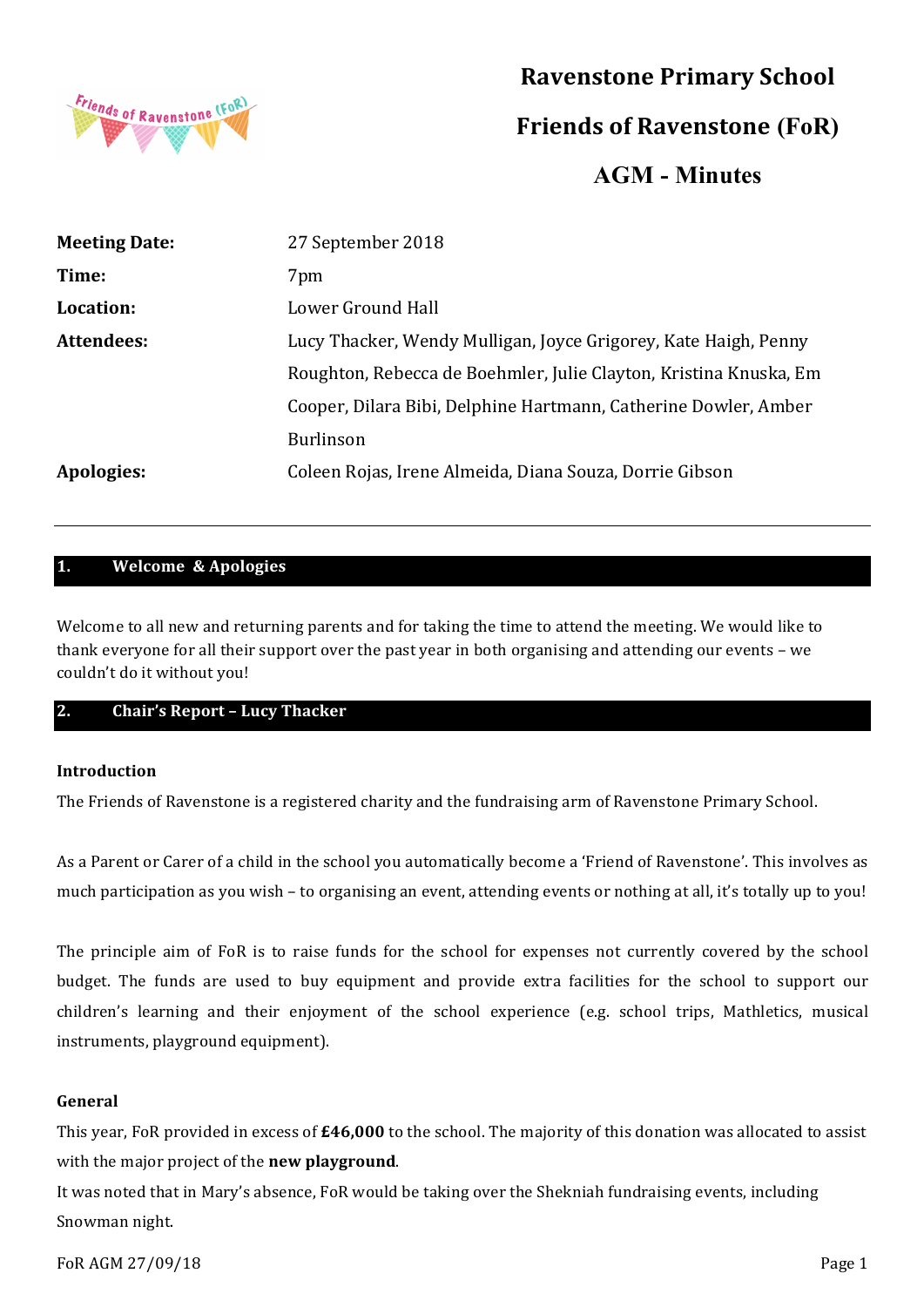During this reporting year, FoR has also focussed on **administrative processes**, including:

- Gift Aid registration we are now registered with Gift Aid so we can start claiming back approximately 20% tax. This will not only apply to small cash donations (like 50p on the toy stall) but also wrapping paper, Christmas trees and Mr Croft marathons! The FoR would like to give special thanks to Rebecca Paling for all her work in preparing and assisting with the registration.
- Online banking We now have online banking which has made paying monies in and out a more efficient and smoother process. We have systems in place to ensure this isn't taken advantage of and we are also looking at having a card machine for events. The FoR would like to give special thanks to Joyce for her tireless efforts in getting online banking up and running..
- First Aid Kit the FoR now has a First Aid Kit for events.

## **3. Finance Report - Income and Future Spending Plans**

#### **Income for 2017-18**

We have had an amazing year raising  $£28,337$  nett. Ravenstock and the Christmas Fair were stand out fundraisers in 2017-18. Thanks to Kate Haigh for leading the Coffee Morning stall, a new initiative this year.

| <b>Fund Raising Activities</b>  | <b>Total</b> |
|---------------------------------|--------------|
| Ravenstock                      | £8,219       |
| Christmas Fair                  | £6,250       |
| <b>Christmas Shopping Night</b> | £2,041       |
| <b>Christmas Trees</b>          | £792         |
| <b>Christmas Cards</b>          | £122         |
| <b>Estate Agent Boards</b>      | £4,000       |
| Mr Croft's Marathon Run         | £3,315       |
| <b>Vitality Night</b>           | £783         |
| <b>Quiz Night</b>               | £579         |
| Disco                           | £438         |
| <b>Bake Sale</b>                | £271         |
| Ads                             | £270         |
| Micro Scooter                   | £237         |
| London Farmers' Market          | £200         |
| Give As You Live                | £172         |
| Donations - Y6                  | £239         |
| Donations - Other               | £119         |
| Uniform                         | £143         |
| <b>Coffee Mornings</b>          | £80          |
| Ice Lolly                       | £67          |
|                                 | £28,337      |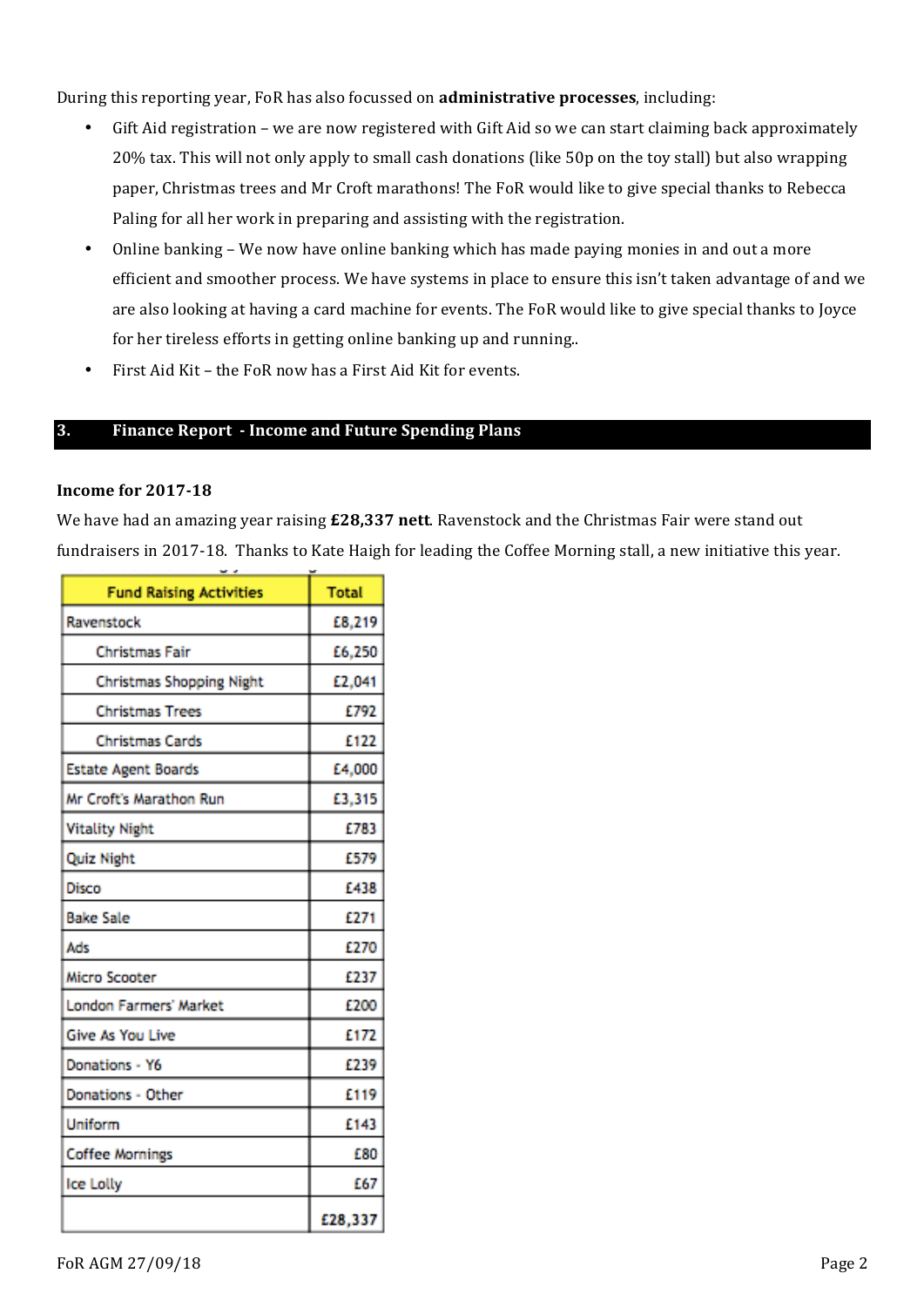#### Expenditure 2017-18

. 

| <b>Expenses</b>               | <b>Total</b> |
|-------------------------------|--------------|
| Playground                    | £41,316      |
| <b>Robotics</b>               | £2,289       |
| <b>Trip Subsidy</b>           | £802         |
| <b>Y6 Hoodies</b>             | £636         |
| <b>Easter Eggs</b>            | £359         |
| <b>Gardening Supplies</b>     | £157         |
| <b>Summer Show (Costumes)</b> | £135         |
| <b>FoR General Expense</b>    | £167         |
| <b>Sports Day</b>             | £85          |
| <b>Christmas Books</b>        | £57          |
|                               | £46,002      |

Expenditure for 2017-18 focussed on assisting with the upgrade to the playground.

## **Budget planned for the year ahead**

Expenditure for the year head, as agreed with Joe Croft and the leadership team) includes:

- An additional  $£3,000$  to increase the reserve account to  $£15,000$
- $£2,000$  for arts (with additional  $£1,000$  donated at play)
- £1,500 for new shed and astro turf (school matching £1,500
- £5,000 music lessons
- £500 trip support (this may need to go up)
- $\cdot$  £1,000 school journey
- £10,000 ring fenced and already included above for back playground inc nursery playground.

We reviewed the following spends:

- Easter Eggs it was agreed we would discontinue
- Christmas Gifts for further discussion
- Year 6 leavers sweat tops for further discussion
- School Trips all agreed that support of school trips should be a priority

## **4. Upcoming Events & Jobs**

#### **Events**

Events for the coming term include:

• Autumn / Halloween Bake Sale - 31 October TBC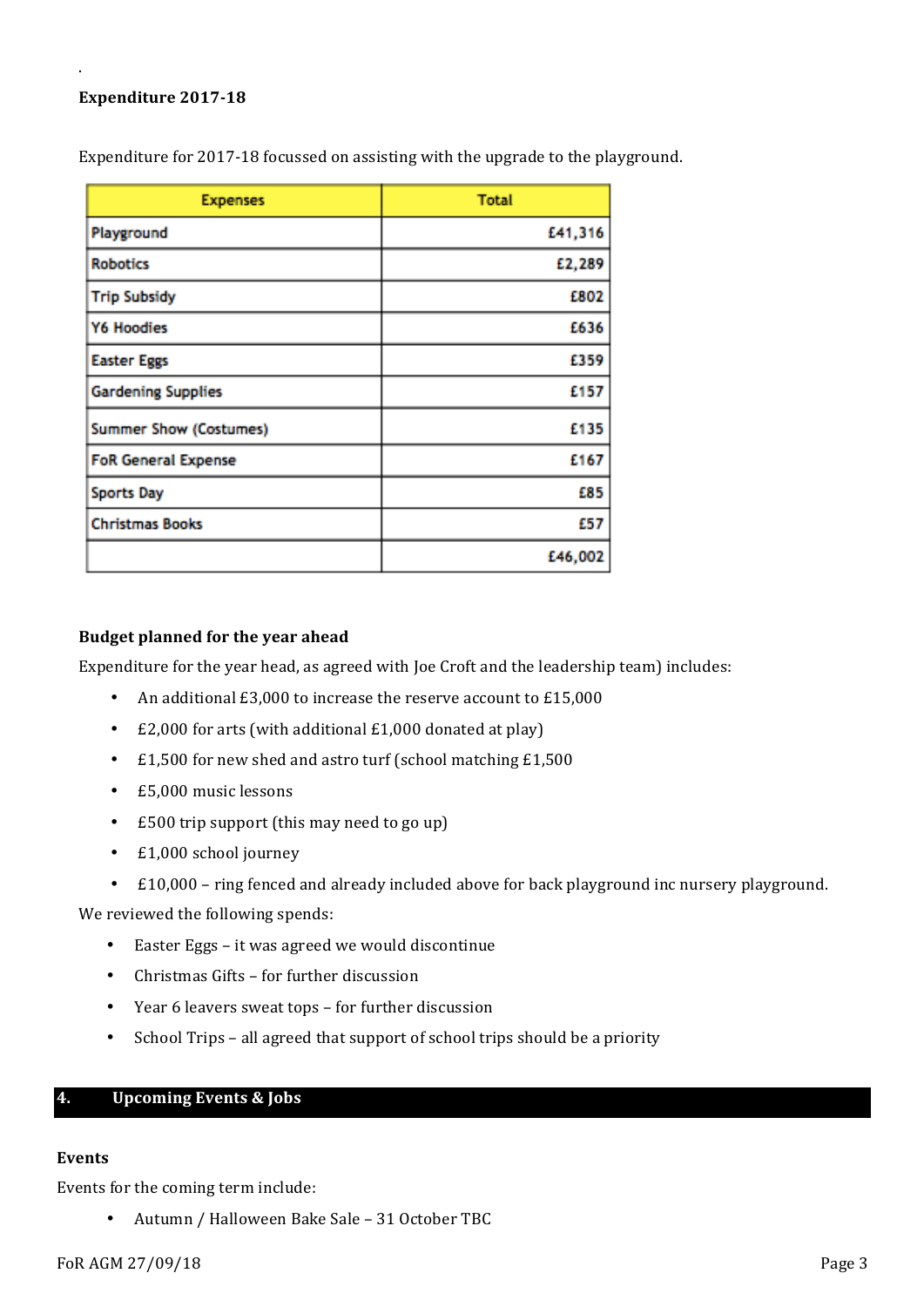- Christmas Shopping Night Thursday, 22 November Julie Clayton / Fiona Benson
- Christmas Fair Saturday, 8 December Penny Roughton
- Christmas Tree Orders Julie Clayton
- Cauliflower Cards / Christmas Wrapping TBC

Any other new ideas for Events are welcome!

## *If* anybody would like to volunteer to organise an Event, or has a new idea for an Event, please email *friends@ravenstone.wandsworth.sch.uk*

#### **Jobs** for the coming term

- Empty existing cupboard into the new shed Friday, 12 October.
- Follow up on Farmers Market Joyce Grigorey

## **5.** Nomination and Voting for Executive Committee Roles

#### **Vacant FoR Roles**

The following vacant roles were nominated and voted in:

- Chair Wendy Mulligan
- Deputy Chair Lucy Thacker
- Accounts Dorrie Gibson

The following roles are still vacant:

- Lead Treasurer recommended Becky Paling
- Secretary recommended Em Cooper
- Graphic Design

#### **New Roles**

There are a number of new sub-committee roles. More information on these roles will follow and be

discussed at the next FoR General Meeting.

## Any volunteers for any vacant role, please email friends@ravenstone.wandsworth.sch.uk

## **6. Reminder of ways you can help to raise funds**

Give as you live: This brilliant scheme allows you to raise funds for the school with no extra cost to yourself whilst simply shopping! A huge range of stores, from Amazon which will donate 0.5% of what you spend, to Groupon which will donate up to 7%! You simply sign up online, you can set the link in your tool bar or download the App, they also have many fantastic flash offers and discounts. To sign up please click on this link https://www.giveasyoulive.com/join/friends-of-ravenstone 

**Micro Scooters:** When quoting the code **URN:101017** a commision will be paid, we have so far raised a brilliant £237 using this scheme.

**Pennies for the Playground:** A jar kept in a handy place for pennies and loose change soon adds up! These jars are then collected at school near the end of term, the pennies banked and the jars re-used in the sweet tombola, at the summer fair!